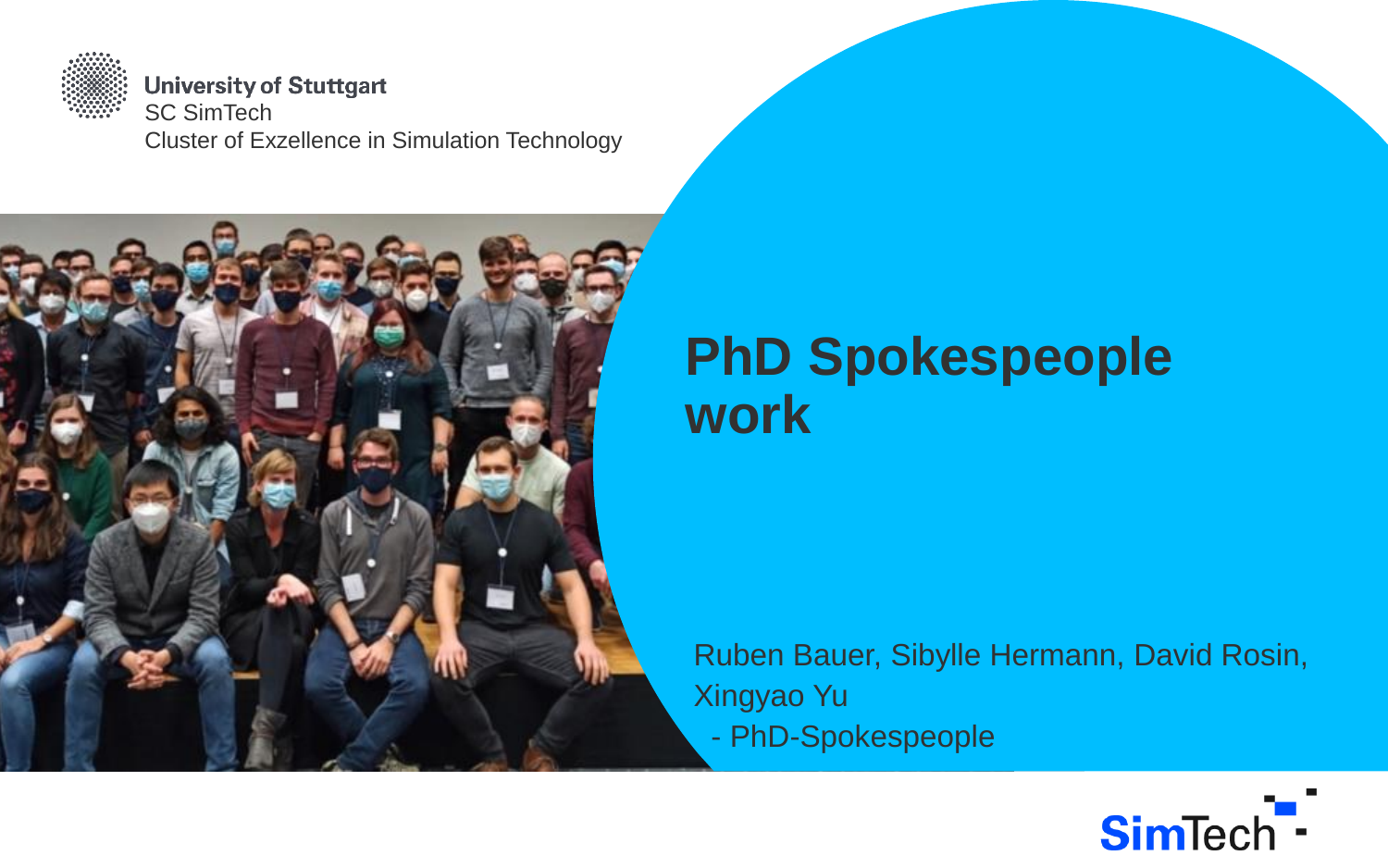## **Agenda**

- 1. Introdcutions
- 2. SimTech Weekend Retreat
- 3. Community Survey and Meeting with the BoD
- 4. Discord Server and Community Work
- 5. PhD Spokespeople Work
- 6. Discussion/Questions/Ideas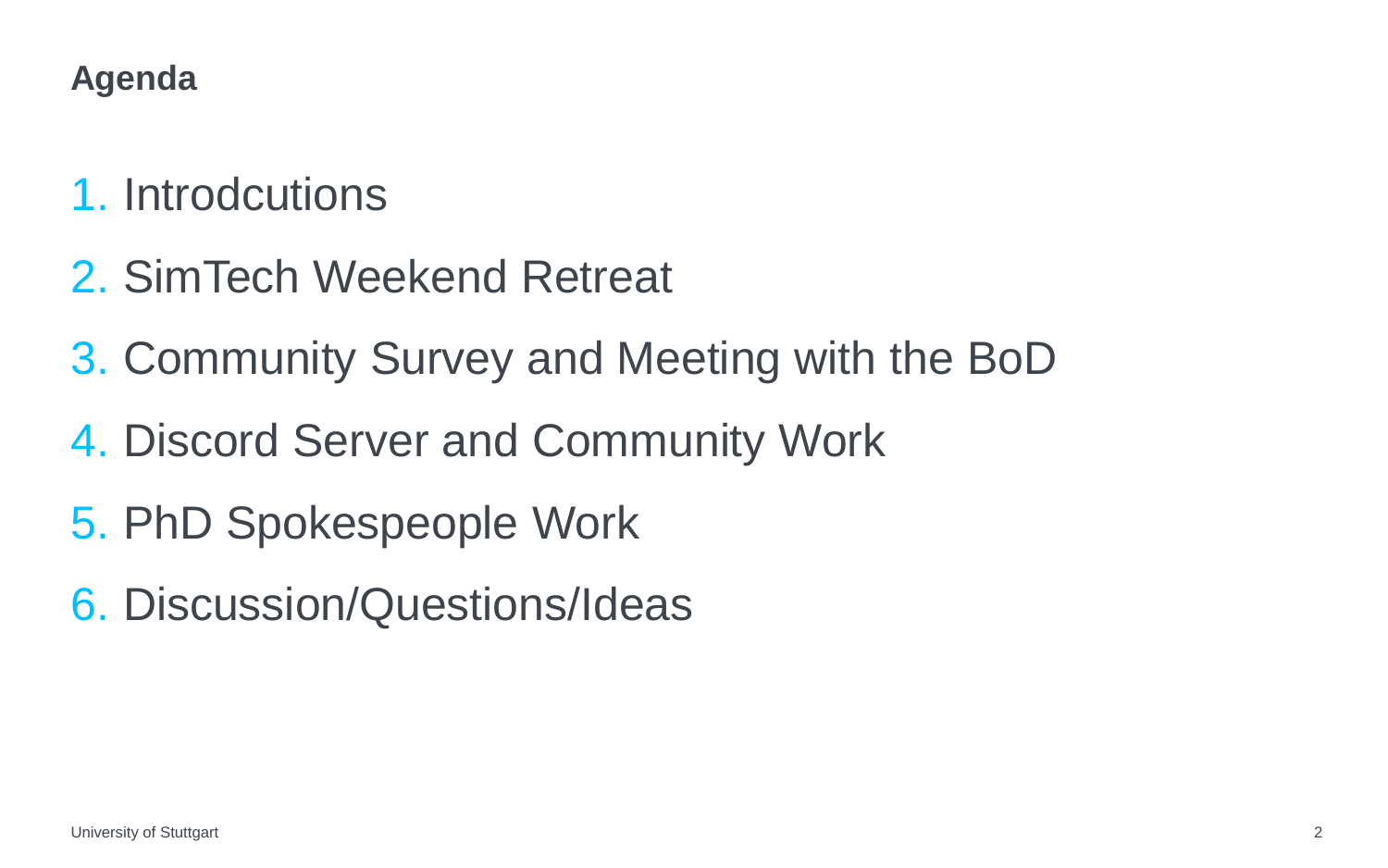#### **Introductions**



- Ruben Bauer: VISUS, started August 2021, Parameter-space analysis
- Sibylle Hermann: ITM, started October 2019, Research Data Management
- David Rosin: IMSB, started July 2019, Surrogate Modelling
- Xingyao Yu: VISUS, started May 2019, Virtual/Augmented Reality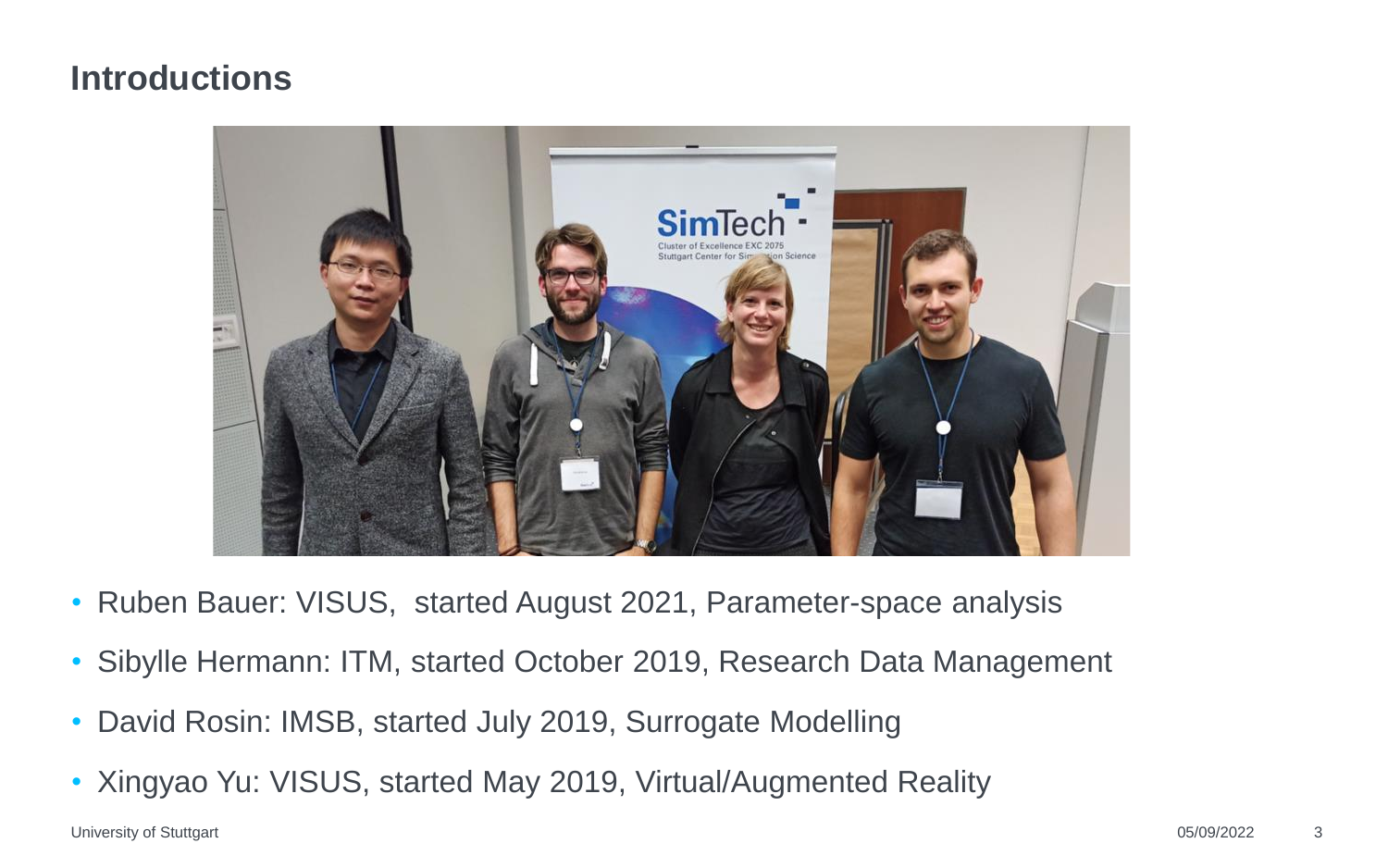# **SimTech Weekend Retreat**

- Location: Internationales Forum Burg Liebenzell
- Time: 5th to 7th of August
- Program:
	- Friday: Quick round of introductions
	- Saturday: Method-exchange, panel discussion with Postdocs, and a hike
	- Sunday: Hackathon
- Up to 40 participants expected

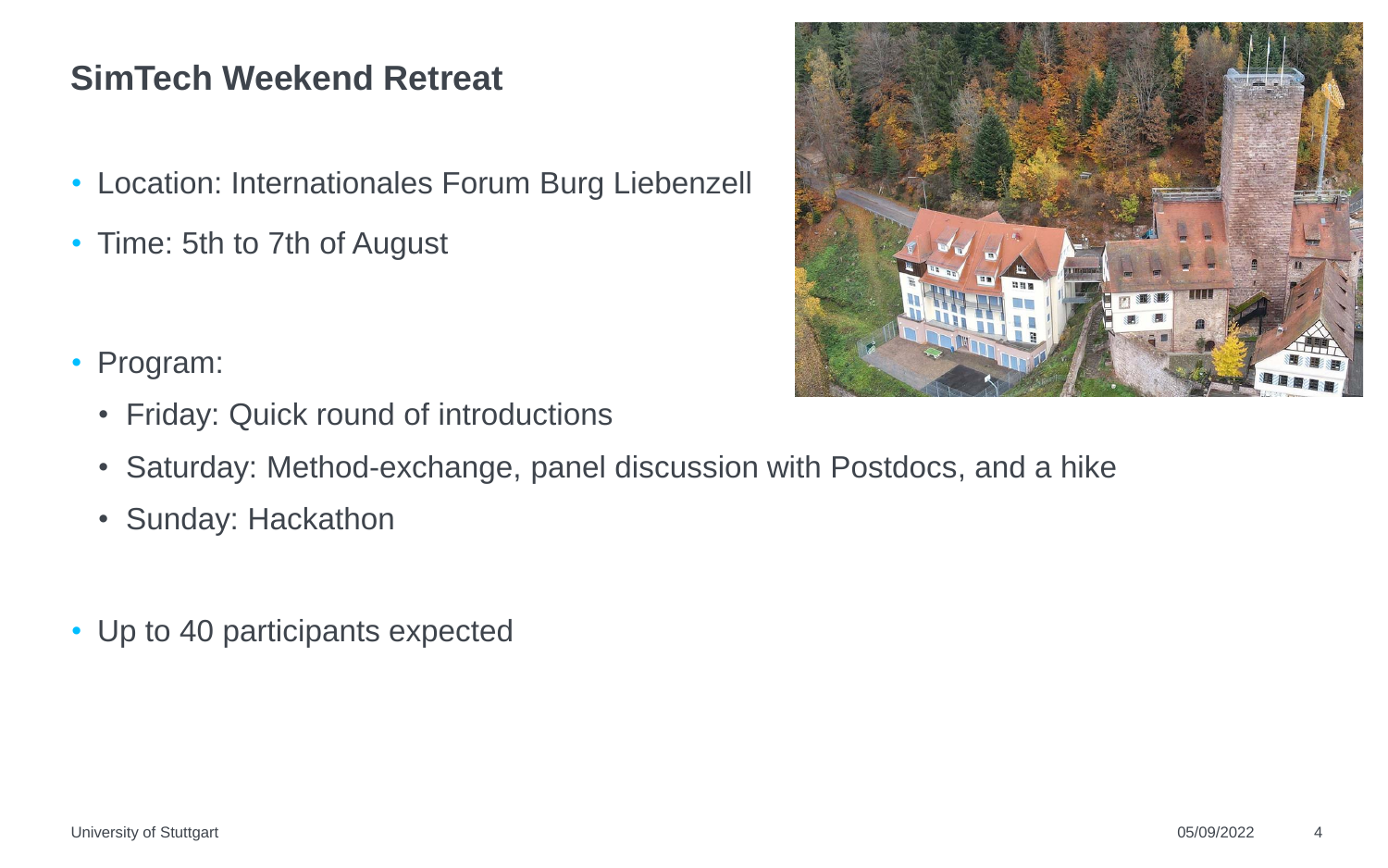## **SimTech Weekend Retreat**

- Intent: Building a community
	- People need to start to talk to each other
	- Bottom-up collaboration
	- Benefit from combined experience
- Introductions should give a basic overview
- Method-exchange should highlight more overlap between day-to-day
- Hackathon: Plan your own SimTech project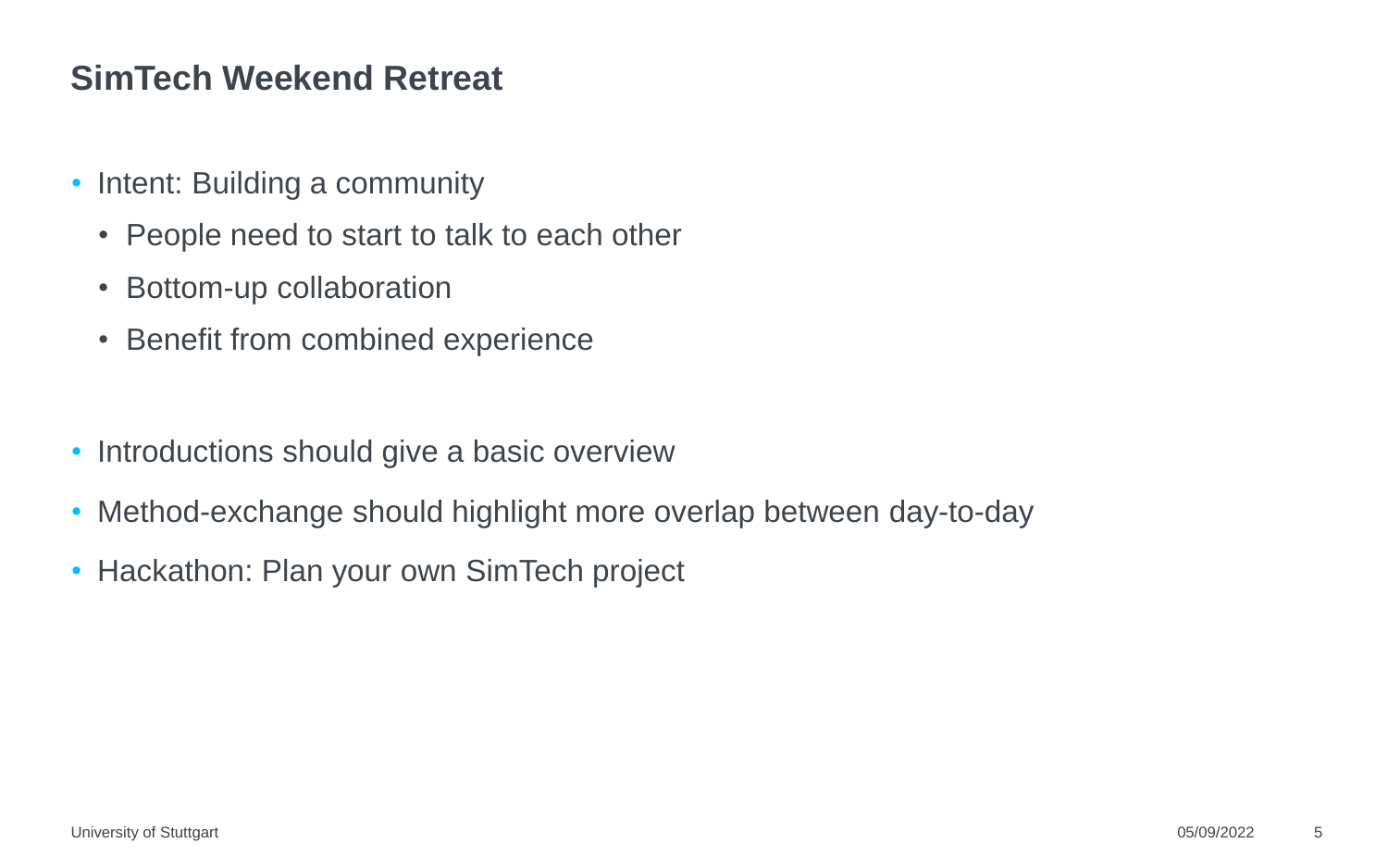# **Discord Server and Community Work**

- Make SimTech a real community
- ——share the common values or cultures
- Get ALL of you involved
	- History & ongoing stuff & future plan
	- Administrative & academic
	- Service & required input
	- Multiple forms (lunch/roundtable meeting)
	- ——your connection among each other
- Discord: <https://discord.gg/kz63TSwj>
	- Convenient
	- Academic and even private

University of Stuttgart **08/2020 68/2020 68/2020 68/2020 68/2020** 68/2020 68/2020 68/2020 68/2020 68

| $\times$<br>服务器助力盛大登场啦!动员自<br>己的社区,为您的服务器助力<br>吧。<br>查看等级和特权<br>PHD SPOKESMEN PRIVATE CA +<br>$\ddagger$ board-2122 |     | David.Rosin@imsb 2022/04/06<br>@everyone Well well well.<br>It's done. The meeting with the Board of Directors (BoD) is over. And<br>The Community Survey, which surely some of you here took part in,<br>1) Communication. The BoD has pledged to announce decisions on s<br>earlier and to give us a better timeline of how the planning for these<br>explanation for their decisions, and will work on improving that, to g<br>2) Onboarding. This will be worked on by the GS SimTech Team in co<br>to keep track of, the different seminar offers, the benefits and require<br>spokespeople and the GS coordinators and leaders. There is also inte<br>We will try to revive things like that over the summer. |
|---------------------------------------------------------------------------------------------------------------------|-----|---------------------------------------------------------------------------------------------------------------------------------------------------------------------------------------------------------------------------------------------------------------------------------------------------------------------------------------------------------------------------------------------------------------------------------------------------------------------------------------------------------------------------------------------------------------------------------------------------------------------------------------------------------------------------------------------------------------------|
| # weekend-retreat-orga<br># community-survey<br>$\bullet$ board-2122                                                |     | Lastly, meetings with the BoD will now become a regular thing. Once<br>critique, or something scientific you would like to see realised. With<br>With that the BoD agreed with us on all our presented points. This is<br><b>S</b> 3                                                                                                                                                                                                                                                                                                                                                                                                                                                                                |
| <b>GENERAL</b><br>$#$ welcome                                                                                       |     | Some additional notes:<br>Worries about the Adviser Principle: The BoD as pledged to take a st                                                                                                                                                                                                                                                                                                                                                                                                                                                                                                                                                                                                                      |
| $\#$ announcements<br>1 Ö<br>$\#$ spokespeople-contact<br>→ spokespeople-contact                                    |     | Publication quantity vs quality: This is something that came up throu<br>meeting at all. SimTech management is aware that its profile needs t<br>now at least.<br>₩ 1                                                                                                                                                                                                                                                                                                                                                                                                                                                                                                                                               |
| SIMTECH WEEKEND RETREAT  +                                                                                          |     |                                                                                                                                                                                                                                                                                                                                                                                                                                                                                                                                                                                                                                                                                                                     |
| $#$ registration<br>$#$ questions-answers-cha                                                                       | 0.0 | David.Rosin@imsb 2022/04/19<br>How is @everyone? Had a nice extended weekend?<br>Trick question! You can't post here. That's what the Funsies category                                                                                                                                                                                                                                                                                                                                                                                                                                                                                                                                                              |
| <b>PAPERWORK</b>                                                                                                    |     | The question whether or not it is still possible to join us for the Weel                                                                                                                                                                                                                                                                                                                                                                                                                                                                                                                                                                                                                                            |
| $#$ sg-simtech                                                                                                      |     | minute.<br>August 5th 1 pm to August 7th 6 pm!                                                                                                                                                                                                                                                                                                                                                                                                                                                                                                                                                                                                                                                                      |
| $#$ uni-stuttgart                                                                                                   |     | Free time, new friends and knowledge to be had over at Burg Lieben:                                                                                                                                                                                                                                                                                                                                                                                                                                                                                                                                                                                                                                                 |
| $\#$ formalities-in-general                                                                                         |     | Act fast! Persuade a colleague to join until the end of the week and g                                                                                                                                                                                                                                                                                                                                                                                                                                                                                                                                                                                                                                              |
| <b>SCIENCE</b><br>÷                                                                                                 |     |                                                                                                                                                                                                                                                                                                                                                                                                                                                                                                                                                                                                                                                                                                                     |
| $#$ machine-learning                                                                                                |     | David.Rosin@imsb 2022/05/03                                                                                                                                                                                                                                                                                                                                                                                                                                                                                                                                                                                                                                                                                         |
|                                                                                                                     |     | A quick update to @everyone                                                                                                                                                                                                                                                                                                                                                                                                                                                                                                                                                                                                                                                                                         |
| $\#$ paper-writing                                                                                                  |     | Weekend Retreat Registration is now closed. We are getting close to<br>the next couple of weeks.                                                                                                                                                                                                                                                                                                                                                                                                                                                                                                                                                                                                                    |
| $\#$ conferences                                                                                                    |     | <b>b</b> 1                                                                                                                                                                                                                                                                                                                                                                                                                                                                                                                                                                                                                                                                                                          |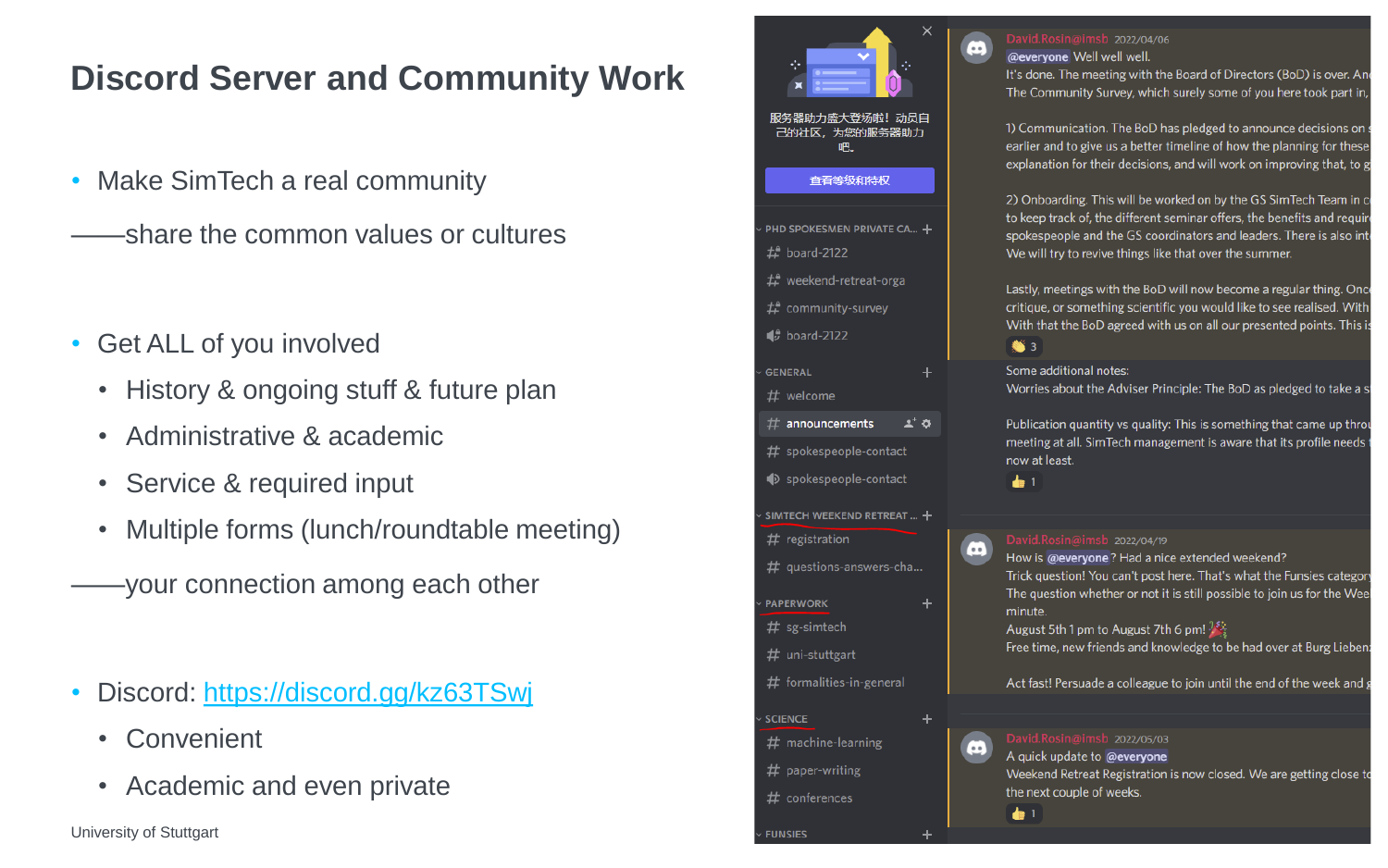# **Community Survey and Meeting with the BoD**

- Intent of survey
	- Overview of how you feel in SimTech
	- Is there something we can bring forward to the BoD?
	- Suggestions for more or different community work
- Conclusions drawn on
	- Involvement and Communication of Decisions
	- Community and Onboarding
	- The Advisor Principle
- Second survey is planned

**How involved do you feel in the decision making in SimTech?**



**Are you satisfied with your involvement?**



University of Stuttgart **7** and 2022 **19 and 20** and 2012 **19 and 2013 7** and 2013 **7** and 2013 **7** and 2013 **7** and 2013 **7** and 2013 **7** and 2013 **7** and 2013 **7** and 2013 **7** and 2013 **7** and 2013 **7** and 2013 **7** and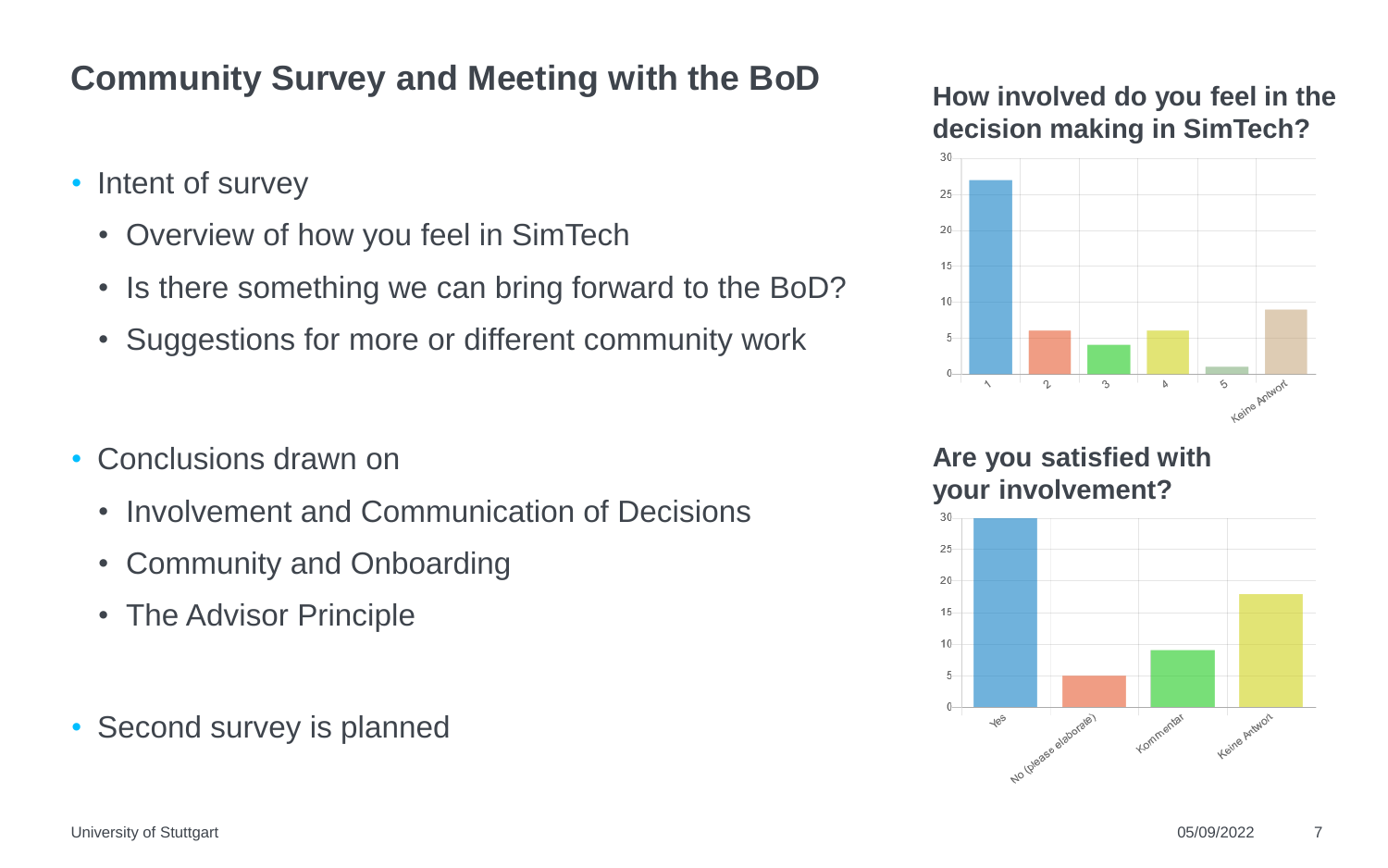# **Community Survey and Meeting with the BoD**

- BoD Meeting:
	- PhD Spokespeople can join regularly (once a semester)
	- Bring forward matters on your behalf, including scientific trends and topics
	- Interest in your input on where SimTech could be headed next
	- Discussed selected (and anonymized) survey results:
		- Heads-up for time-critical matters & a little bit more explanation on made decisions
		- Advisory principle shall not be used , against the PhD student
		- Improving onboarding process together with GS SimTech Team (like this meeting)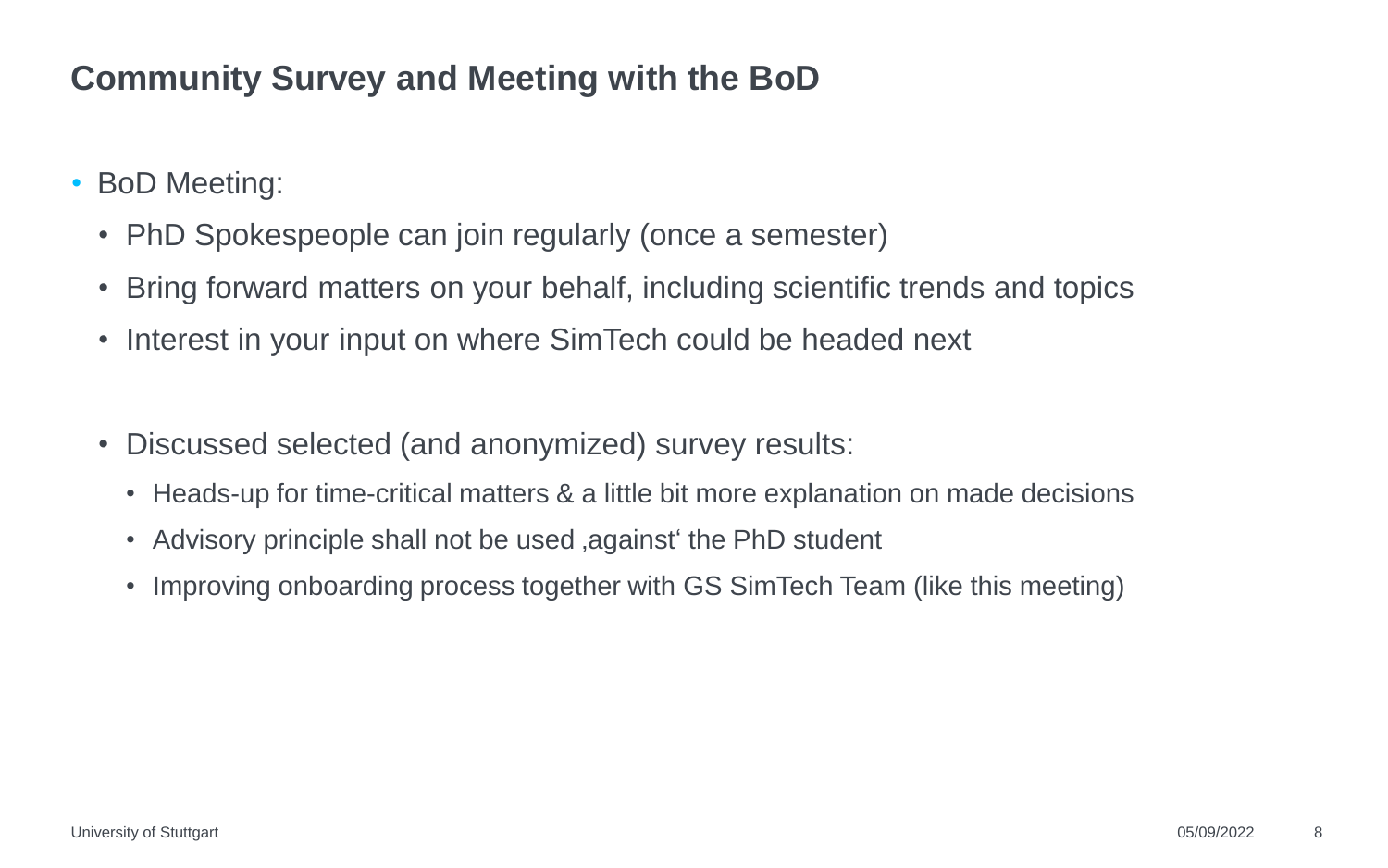## **PhD Spokespeople Work**

- This is how we have defined our work in recent months
- Your part:
	- Participate in events or
	- Contribute your ideas and questions
	- Become a PHD spokesperson
- Feel free to contact us